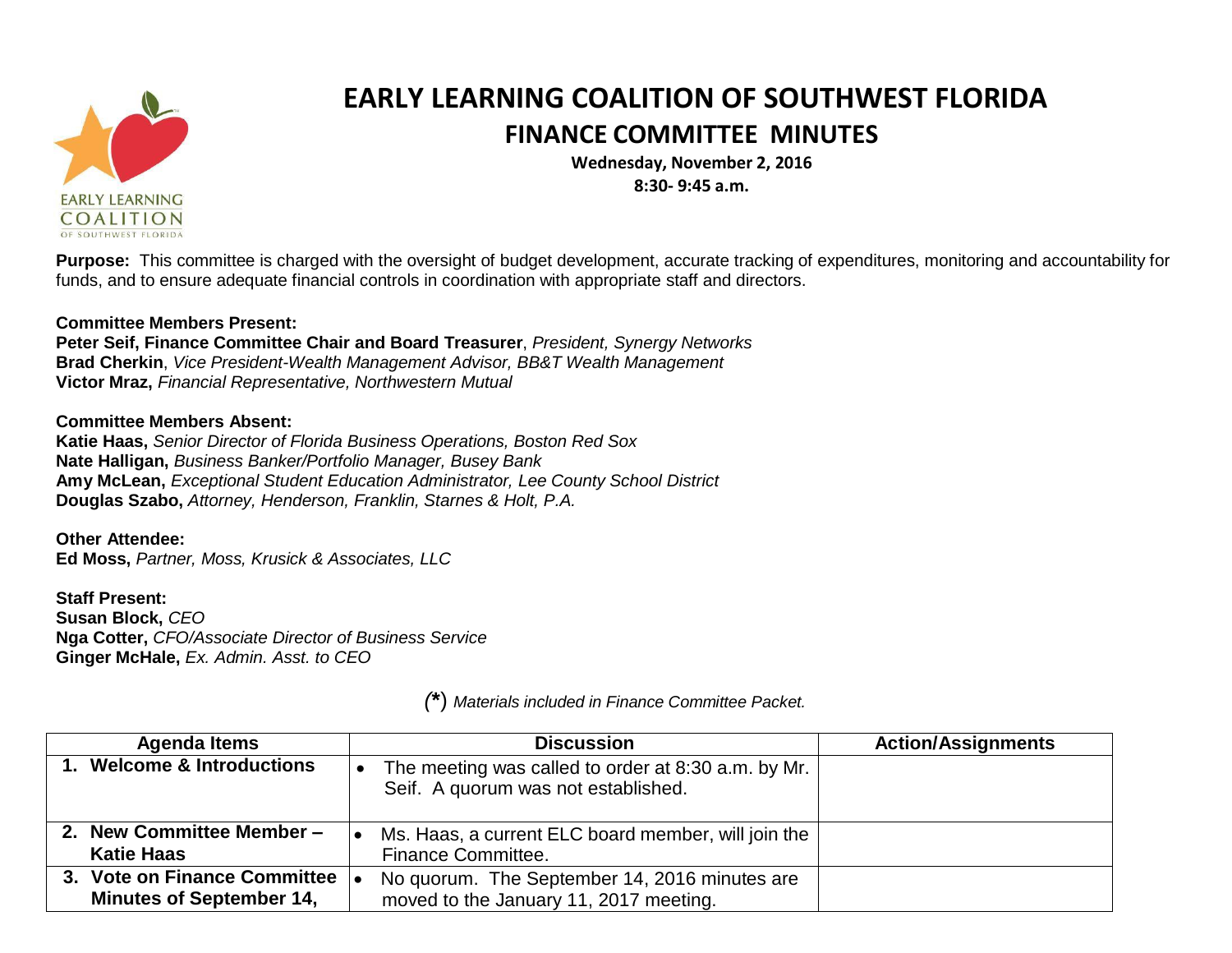| 2016*                                                                                      |                                                                                                                                                                                                                                                                                                                                                                                                                                                                                          |  |
|--------------------------------------------------------------------------------------------|------------------------------------------------------------------------------------------------------------------------------------------------------------------------------------------------------------------------------------------------------------------------------------------------------------------------------------------------------------------------------------------------------------------------------------------------------------------------------------------|--|
| 4. Review Revised Notice of<br><b>Grant Awards and Revised</b><br>Budget FY17*             | Ms. Cotter presented the revised Office of Early<br>Learning (OEL) School Readiness (SR) grant<br>award. The additional \$679,700 is a onetime only<br>funding from the federal award. The required<br>revised FY17 budget was submitted to OEL: 81% to<br>direct services and the balance to quality and SR<br>administration.<br>There was a discussion about distributing more<br>funds to the STARS program. A proposal will be<br>presented at the next Finance Committee meeting.  |  |
| 5. Review Utilization Reports<br>and Statements of<br><b>Revenues and</b><br>Expenditures* | Ms. Cotter discussed the financial reports ending<br>$\bullet$<br>September 2016. Ms. Cotter addressed the<br>summary reports for School Readiness (SR) and<br>Voluntary Pre-Kindergarten (VPK) identifying the<br>current year expenditures and number of children<br>being served.<br>The number of Voluntary Pre-Kindergarten (VPK)<br>$\bullet$<br>children has increased over last year. The Hendry<br>and Collier counties' public schools have increased<br>their VPK classrooms. |  |
| <b>6. Discuss Utilization</b><br><b>Management (Forecast)</b>                              | Ms. Block discussed the enrollment activity report.<br>$\bullet$<br>September ended with 3,896 SR children and 7,041<br>VPK children being served. The coalition is<br>presently enrolling SR children.                                                                                                                                                                                                                                                                                  |  |
| 7. Discuss Audit*                                                                          | Mr. Moss with Moss, Krusick & Associates<br>discussed a finding they received from the Public<br>Company Accounting Overnight Board (PCAOB).<br>The OEL has reviewed the situation and has no<br>concerns. The Committee members in attendance<br>were satisfied by the explanation of the finding.                                                                                                                                                                                      |  |
| 8. Review Supplemental                                                                     | Ms. Block submitted the supplemental sliding fee<br>$\bullet$                                                                                                                                                                                                                                                                                                                                                                                                                            |  |